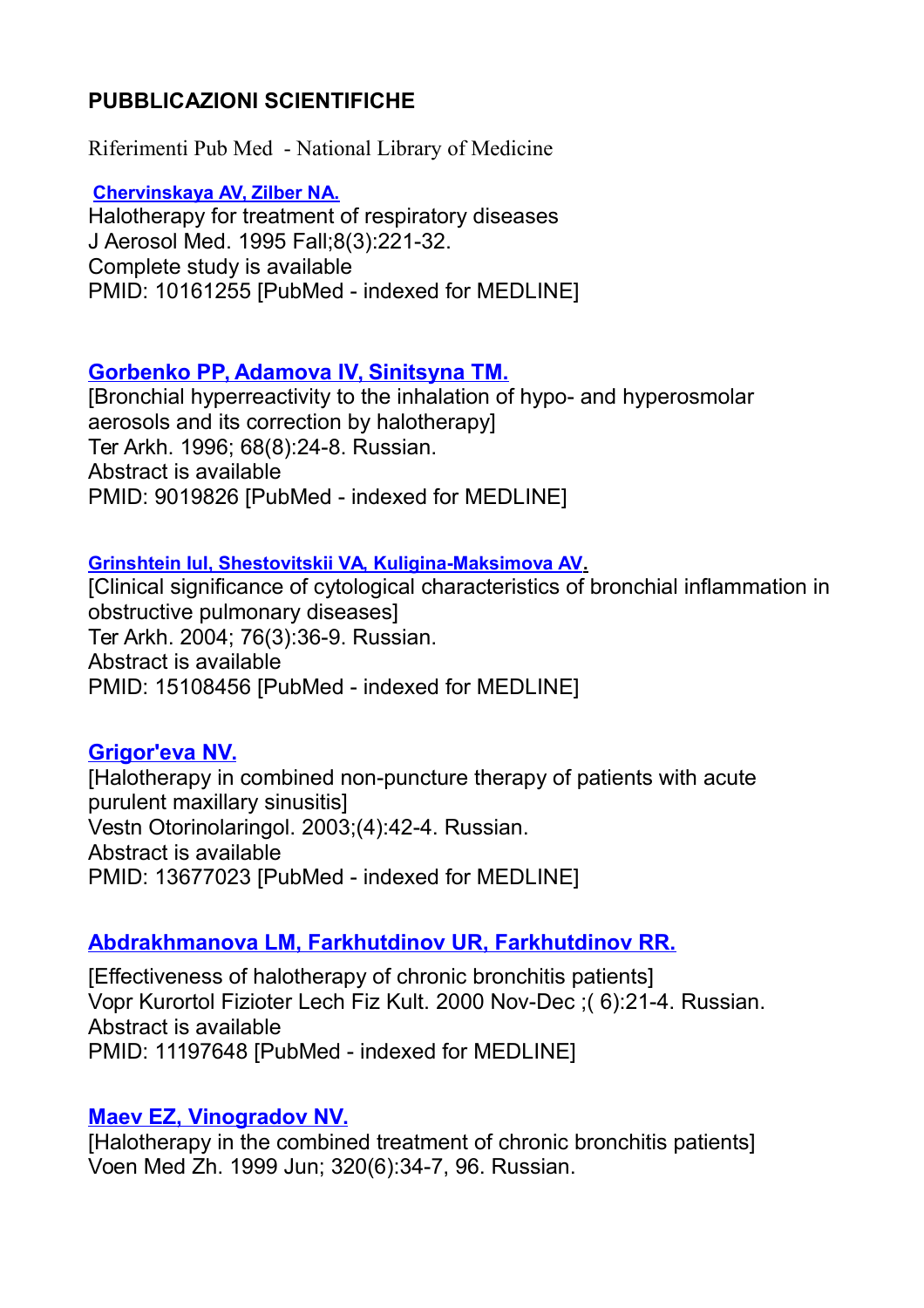Abstract is available PMID: 10439712 [PubMed - indexed for MEDLINE]

# **[Chernenkov RA, Chernenkova EA, Zhukov GV.](http://www.ncbi.nlm.nih.gov/sites/entrez?Db=pubmed&Cmd=ShowDetailView&TermToSearch=9424823&ordinalpos=9&itool=EntrezSystem2.PEntrez.Pubmed.Pubmed_ResultsPanel.Pubmed_RVDocSum)**

[The use of an artificial microclimate chamber in the treatment of patients with chronic obstructive lung diseases] Vopr Kurortol Fizioter Lech Fiz Kult. 1997 Jul-Aug ;( 4):19-21. Russian. Abstract is available PMID: 9424823 [PubMed - indexed for MEDLINE]

### **[Chervinskaia AV.](http://www.ncbi.nlm.nih.gov/sites/entrez?Db=pubmed&Cmd=ShowDetailView&TermToSearch=11094875&ordinalpos=7&itool=EntrezSystem2.PEntrez.Pubmed.Pubmed_ResultsPanel.Pubmed_RVDocSum)**

[The scientific validation and outlook for the practical use of halo-aerosol therapy] Vopr Kurortol Fizioter Lech Fiz Kult. 2000 Jan-Feb ;( 1):21-4. Review. Russian. Abstract is available PMID: 11094875 [PubMed - indexed for MEDLINE]

# **[Farkhutdinov UR, Abdrakhmanova LM, Farkhutdinov RR.](http://www.ncbi.nlm.nih.gov/sites/entrez?Db=pubmed&Cmd=ShowDetailView&TermToSearch=11210350&ordinalpos=5&itool=EntrezSystem2.PEntrez.Pubmed.Pubmed_ResultsPanel.Pubmed_RVDocSum)**

[Effects of halotherapy on free radical oxidation in patients with chronic bronchitis] Klin Med (Moscow). 2000;78(12):37-40. Russian. Abstract is available PMID: 11210350 [PubMed - indexed for MEDLINE]

[Borisenko LV, Chervinskaia AV, Stepanova NG, Lukian VS, Goncharova VA, Pokhodzei IV,](http://www.ncbi.nlm.nih.gov/sites/entrez?Db=pubmed&Cmd=ShowDetailView&TermToSearch=7785211&ordinalpos=12&itool=EntrezSystem2.PEntrez.Pubmed.Pubmed_ResultsPanel.Pubmed_RVDocSum)  [Krivitskaia VZ, Vishniakova LA, Pokhaznikova MA, Faustova ME, et al.](http://www.ncbi.nlm.nih.gov/sites/entrez?Db=pubmed&Cmd=ShowDetailView&TermToSearch=7785211&ordinalpos=12&itool=EntrezSystem2.PEntrez.Pubmed.Pubmed_ResultsPanel.Pubmed_RVDocSum) [Maliavin AG, Filiaeva](http://www.ncbi.nlm.nih.gov/sites/entrez?Db=pubmed&Cmd=ShowDetailView&TermToSearch=15216790&ordinalpos=1&itool=EntrezSystem2.PEntrez.Pubmed.Pubmed_ResultsPanel.Pubmed_RVDocSum)  [IuA, Umakhanova MM, Chervinskaia AV](http://www.ncbi.nlm.nih.gov/sites/entrez?Db=pubmed&Cmd=ShowDetailView&TermToSearch=15216790&ordinalpos=1&itool=EntrezSystem2.PEntrez.Pubmed.Pubmed_ResultsPanel.Pubmed_RVDocSum)

[The use of halotherapy for the rehabilitation of patients with acute bronchitis and a protracted and recurrent course]

Vopr Kurortol Fizioter Lech Fiz Kult. 1995 Jan-Feb ;( 1):11-5. Russian. Abstract is available

PMID: 7785211 [PubMed - indexed for MEDLINE]

# **[Roslaia NA, Likhacheva EI, Shchekoldin PI.](http://www.ncbi.nlm.nih.gov/sites/entrez?Db=pubmed&Cmd=ShowDetailView&TermToSearch=11530404&ordinalpos=4&itool=EntrezSystem2.PEntrez.Pubmed.Pubmed_ResultsPanel.Pubmed_RVDocSum)**

[Efficacy of therapeutic use of ultrasound and sinusoidal modulated currents combed with halotherapy in patient with occupational toxic-dust bronchitis] Vopr Kurortol Fizioter Lech Fiz Kult. 2001 Jan-Feb ;( 1):26-7. Russian. Abstract is available PMID: 11530404 [PubMed - indexed for MEDLINE]